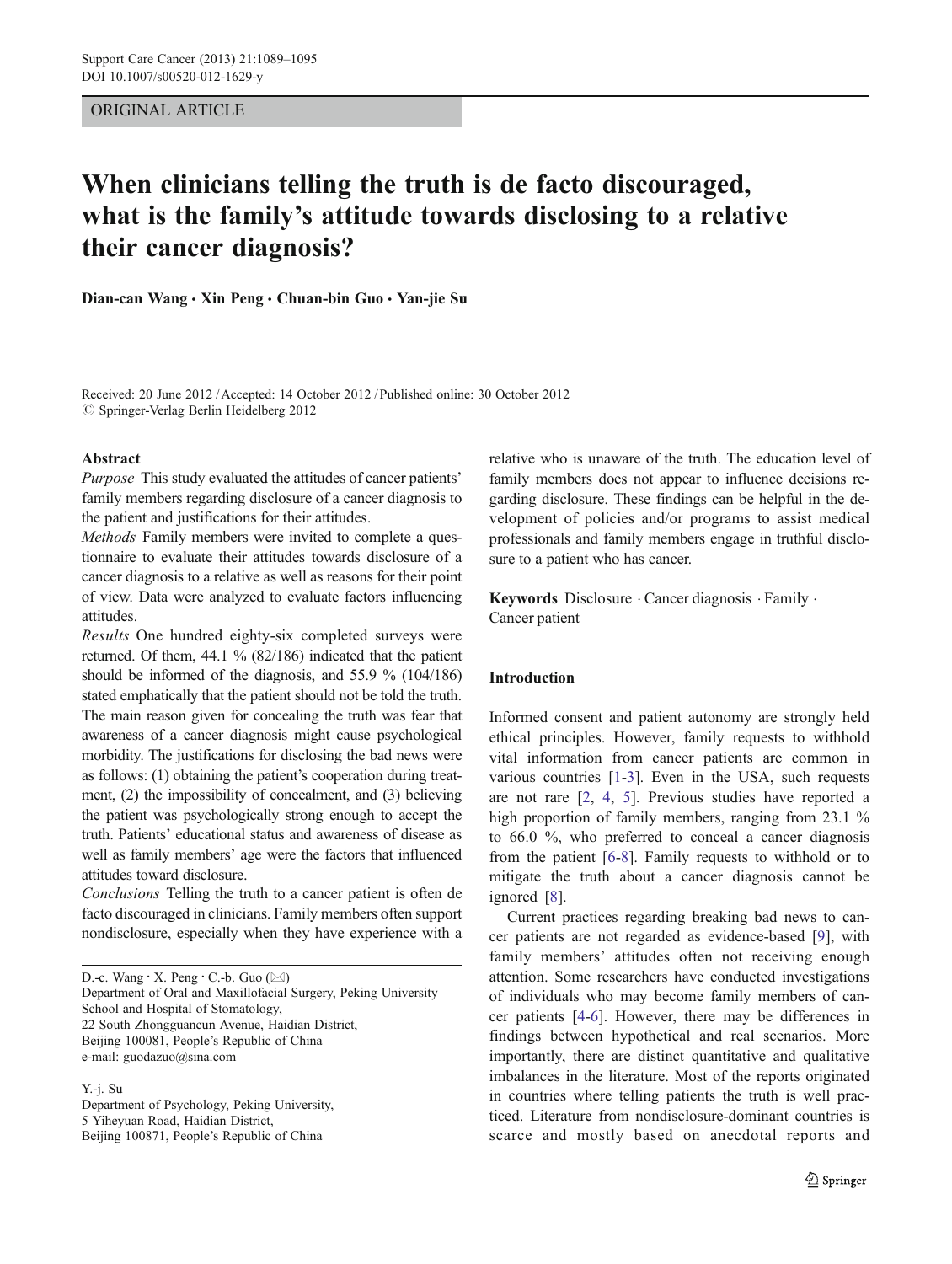patronizing remarks. Fujimori and Uchitomi [[10\]](#page-5-0) pointed out in their literature review, including 24 studies using interviews or questionnaire surveys, that only five were conducted outside Western countries: three in Japan, one in Taiwan, and the other in Singapore. Similarly, Adams et al. [[11](#page-5-0)] also identified that most studies were conducted with Anglo-American populations. Empirical studies of truth-telling practices have focused on informed patients, inevitably excluding the uninformed ones [[12\]](#page-5-0). Cultural diversity and the paradox that patients benefit have traditionally been considered universal justifications for concealment. However, these assumptions have not been scientifically supported.

In Asian countries, a "family consent for disclosure" approach is commonly adopted based on assertions of filial piety and the relative power attributed to the social world. Families in mainland China usually play a decisive role in disclosing a relative's cancer diagnosis because physicians are de facto discouraged to tell the truth to cancer patients directly. According to the People's Republic of China's Law on Medical Practitioners as well as the Tort Liability Law that went into effect on July 1, 2010, medical professionals are obligated to try to avoid adverse effects on patients when informing them or their families about the disease. The laws impose legal responsibility for any adverse patient effects on the medical professionals. For clinicians, predicting the effect on an individual of receiving news of a fatal disease represents a significant challenge. These laws hint that physicians can legally circumvent direct patient disclosure by telling the truth to the families. The legal ramifications outweigh other considerations, such as ethical justifications, medical benefits, and deontological arguments. Furthermore, compared with concealing a cancer diagnosis from patients, telling them the truth is more stressful to physicians [\[13](#page-5-0)] because it involves a risk of losing control [[14\]](#page-5-0). In addition, when a doctor's personal safety is of concern [[15,](#page-5-0) [16](#page-5-0)], it makes sense that few doctors and nurses inform patients of a life-threatening disease in the presence of relatives. The family members become the main receivers of bad news, thereafter playing a decisive role in the communication between physician and patient.

This study was conducted in an actual clinical setting in China where families were both legal receivers of vital medical news and legal surrogates for decision making. The purposes were as follows: (1) to investigate family members' attitudes towards the disclosure of a cancer diagnosis when a relative was either suspected to have cancer or had been previously diagnosed with cancer and was facing surgical treatment, (2) to survey justifications for family members' attitudes towards disclosure or nondisclosure, and (3) to identify factors affecting the attitudes of family members regarding disclosure of a cancer diagnosis to the patient.

# **Methods**

### Participants

The study unit is the largest referral center in northern China for patients suffering from cancer of the oral and maxillofacial region. Similar to other oncological centers and hospitals in China, no mandatory policy about disclosure of a cancer diagnosis exists.

From May 2008 until March 2009, family members of inpatients were enrolled consecutively in the study. All participants and their inpatient relative were older than 18 years of age. Family members of patients with a psychiatric disease were excluded from the study. Those selected for the study were preferably the patient's spouse. If spouses were not available or it was inconvenient for them, then parents, sons, or daughters were asked to participate. Rarely, siblings were selected if they were the main support for the patient.

#### Procedure

The study was conducted in two stages. First, through semistructured clinical interviews [\[17](#page-5-0), [18](#page-6-0)], patients' awareness of their disease was separately assessed [[19\]](#page-6-0). Because a stepwise approach has been shown to be effective in the delivery of bad news [[20\]](#page-6-0), and the process of truth telling should begin with the diagnostic suspicion of cancer [[21\]](#page-6-0), patients with a cancer-like clinical picture were included.

Second, the family members' attitudes towards disclosure of a cancer diagnosis to the patient were investigated. Based on the pilot interview, we developed a simple questionnaire as a survey tool ([Appendix](#page-5-0)). The family members of patients with suspected cancer were asked "If a cancer diagnosis is confirmed, would you want to disclose the bad news to the patient?" For family members of cancer patients, the question was "What is your attitude towards telling the patient the truth about the diagnosis?"

Data were analyzed using SPSS 16.0 for Windows. All tests of statistical significance were two-sided chi-square tests. The dependent variable was the family members' attitude towards disclosing a cancer diagnosis to their relative. The independent variables included the family members' and patients' gender, age, and educational level as well as patients' tumor stage, the number of hospitals and/or clinics patients had visited before hospitalization, and patients' residential area. A value of  $p<0.05$  was considered to be statistically significant.

The study followed the principles outlined in the 6th Declaration of Helsinki and was approved by the review board of the hospital. All participants were given a detailed explanation regarding the purpose of the study and were free to decline participation. Informed consent was obtained from all participants.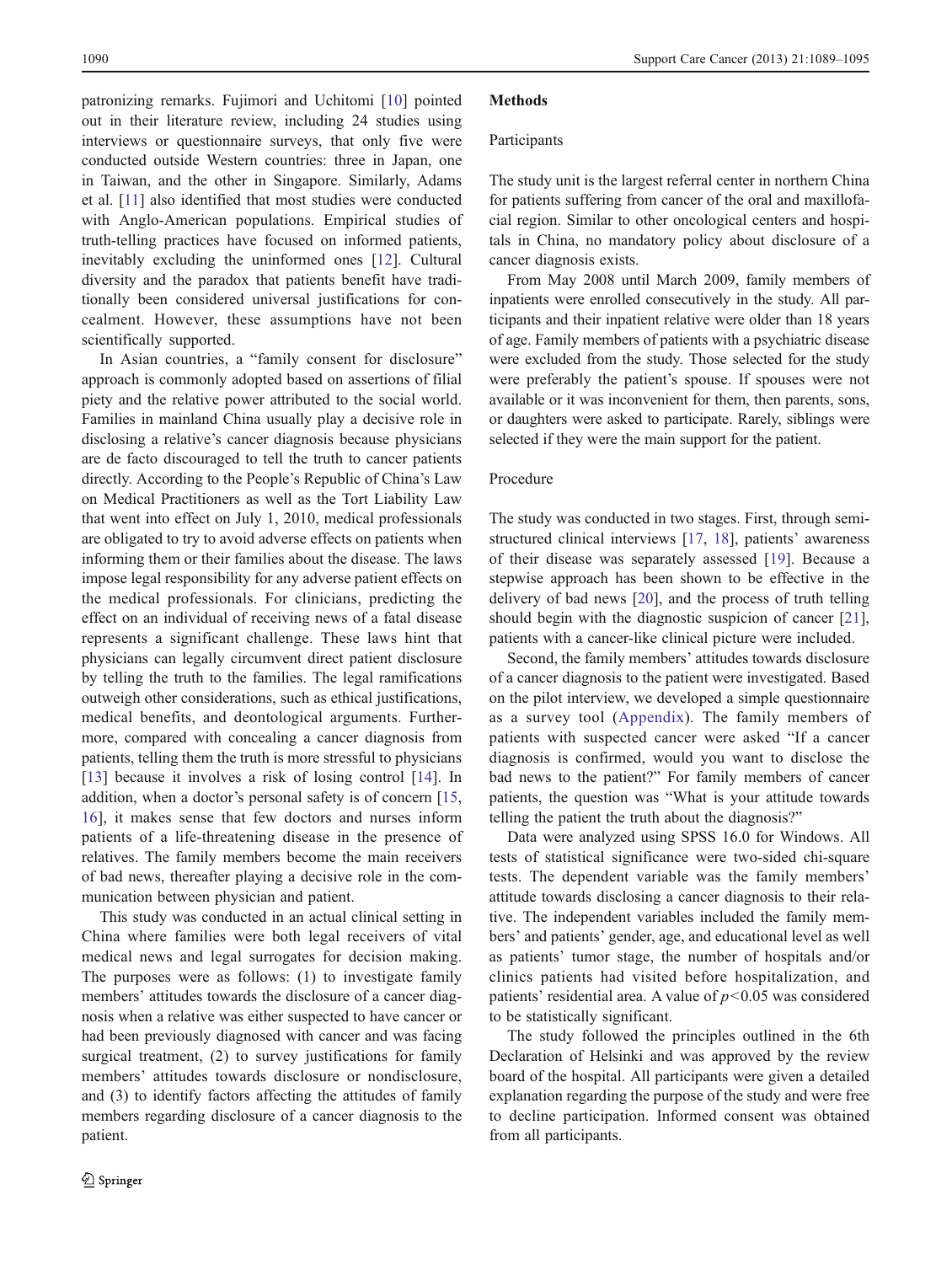#### Results

# Sample characteristics

One hundred eighty-six (81.6 %) of 228 family members of consecutively hospitalized oral and maxillofacial cancer patients completed the questionnaire. Forty-two (18.4 %) chose not to participate. For ethical reasons, they were not asked why they declined. None expressed negative feelings about participating.

The patients were divided into three subgroups according to awareness of the diagnosis. The patients with suspected cancer who were awaiting histological diagnosis comprised the first group. The second group was cancer patients whose diagnosis had been withheld. The third group comprised patients who were aware of their cancer diagnosis. Accordingly, these subgroups were named (1) the awaiting diagnosis group, (2) the concealed diagnosis group, and (3) the disclosed diagnosis group.

Tumor staging and sociodemographic variables such as family members' and patients' age, gender, and education as well as number of hospitals and/or clinics patients had visited before hospitalization and their residential area were retrieved from clinical records. Subsequently, age was allocated to three categories: (1) 18–35 years, (2) 36–60 years, and (3) 61 years and older. Demographic data of family members and clinical characteristics of cancer patients are shown in Table 1.

Family members' attitudes towards disclosure of a cancer diagnosis

More than half of family members preferred to conceal the bad news from their diseased relative. A total of 186 of them,  $44.1\%$  (82/186), agreed that the cancer diagnosis should be disclosed to the patient, whereas 55.9 % (104/ 186) wanted to conceal the truth.

Family members' justifications for disclosure or nondisclosure

One hundred eighty-four family members (98.9 %) provided justifications regarding their attitude; two participants failed to do so (Table [2\)](#page-3-0). Their utmost concern was the patient's well-being. Among those who wanted to conceal the bad news, 57.7 % expressed fear that awareness of a cancer diagnosis would cause psychological morbidity in the patient. Additionally, 6.7 % were concerned that telling the truth might negatively affect the ongoing treatment and postoperative recovery phase.

In the group who wanted to disclose the bad news to the patient, 25.6 % said that disclosing the diagnosis might lead to better cooperation from the patient during treatment,

#### Table 1 Characteristics of family members and patients

| Characteristics            |                      | n (%)      |  |  |
|----------------------------|----------------------|------------|--|--|
| Family members( $n=186$ )  |                      |            |  |  |
| Age                        | $18-35$ years old    | 43(23.1)   |  |  |
|                            | $36-60$ years old    | 126 (67.7) |  |  |
|                            | $>60$ years          | 17(9.1)    |  |  |
| Relationship with patients | Spouse               | 95 (51.1)  |  |  |
|                            | Sons or daughters    | 68 (36.6)  |  |  |
|                            | Parents              | 8(4.3)     |  |  |
|                            | Others               | 15(8.1)    |  |  |
| Education                  | Primary school       | 14(7.5)    |  |  |
|                            | Middle school        | 81 (43.5)  |  |  |
|                            | University           | 91 (48.9)  |  |  |
| Patients $(n=186)$         |                      |            |  |  |
| Gender                     | Male                 | 111 (59.7) |  |  |
|                            | Female               | 75 (40.3)  |  |  |
| Age                        | 18-35 years old      | 20(10.8)   |  |  |
|                            | 36-60 years old      | 87 (46.8)  |  |  |
|                            | $>60$ years          | 79 (42.5)  |  |  |
| Type of tumor              | Benign tumor         | 30(16.1)   |  |  |
|                            | Malignant tumor      | 156 (83.9) |  |  |
| Stage of the malignancy    | Early stage          | 66 (42.3)  |  |  |
| $(n=156)$                  | Advanced cancer      | 90 (57.7)  |  |  |
| Awareness of the diagnosis | Waiting diagnosis    | 63 (33.9)  |  |  |
|                            | Concealing diagnosis | 43(23.1)   |  |  |
|                            | Knowing diagnosis    | 80 (43.0)  |  |  |
| Educational status         | Primary school       | 32 (17.2)  |  |  |
|                            | Middle school        | 96 (51.6)  |  |  |
|                            | University           | 58 (31.2)  |  |  |

24.4 % thought that concealment was not possible, and 23.2 % mentioned that their relative was psychologically strong enough to accept the reality. It should be noted that 14.6 % were convinced that the patient had the right to know the diagnosis.

Differences in characteristics of participants related to attitudes towards disclosure

An analysis of family members in favor of disclosure compared with those preferring nondisclosure revealed no significant difference in patients' gender, age, or tumor stage (benign or malignant tumor, early or advanced stage); their relationship to the patient; or family members' educational level. However, statistically significant differences were detected when comparing patients' educational level, their awareness, and age of family members:

1. Patients' educational level

Family members were more likely to tell the truth to a patient with a higher level of education. A total of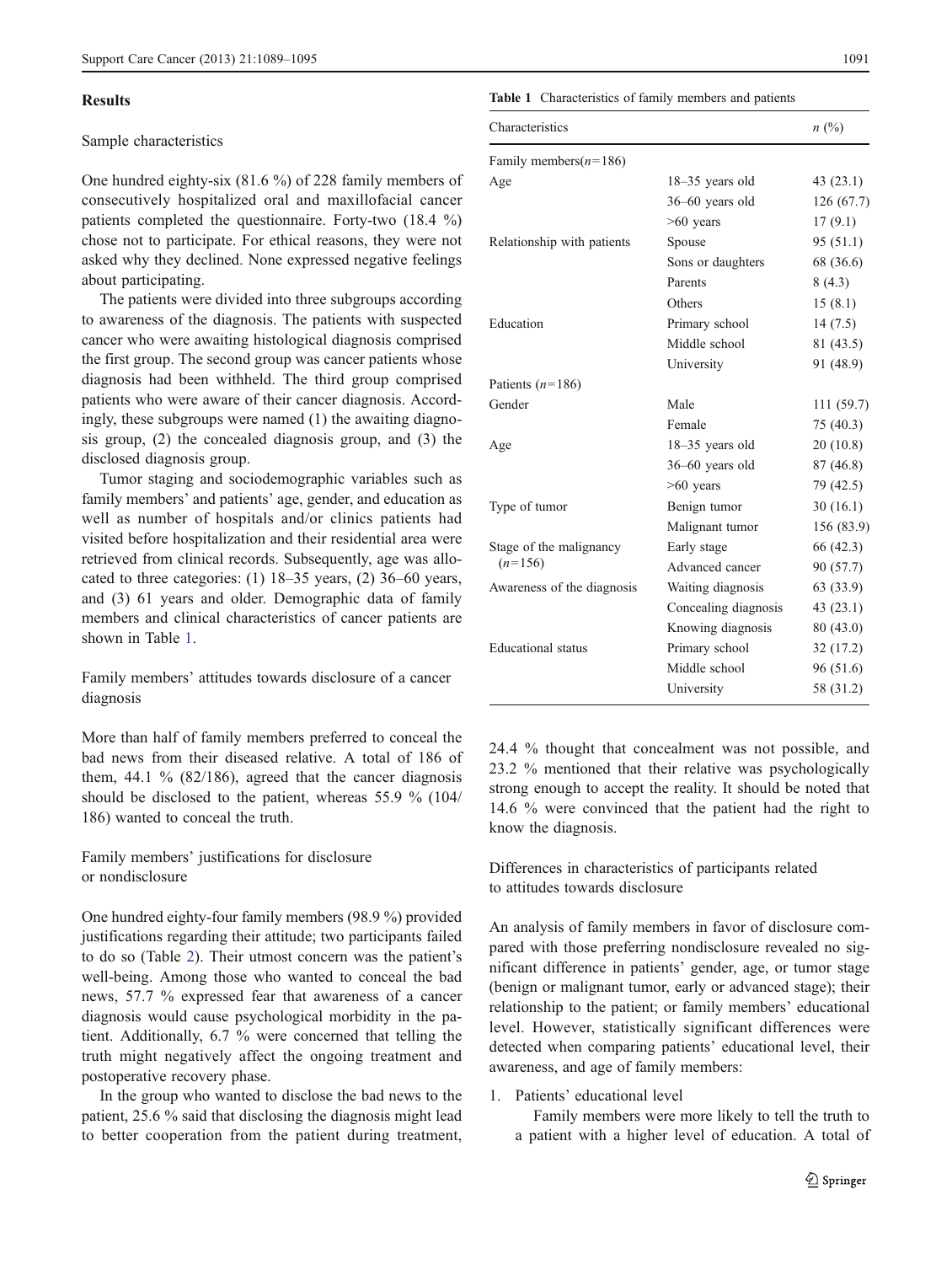<span id="page-3-0"></span>

| <b>Table 2</b> Family members' justification for disclosure or nondisclosure |  |  |  |
|------------------------------------------------------------------------------|--|--|--|
| of a cancer diagnosis to the patient $(n=184)$                               |  |  |  |

| Why disclose the cancer diagnosis to patient? $(n=82)$                            | $n \ (\%)$ |
|-----------------------------------------------------------------------------------|------------|
| 1. Need the patient's cooperation to fight against the<br>cancer                  | 21(25.6)   |
| 2. Concealment of the cancer diagnosis is impossible.                             | 20(24.4)   |
| 3. The patient is psychologically strong enough to accept<br>the bad news         | 19(23.2)   |
| 4. The patient has the right to know the diagnosis                                | 12(14.6)   |
| 5. Other reasons                                                                  | 10(12.2)   |
| Why not disclose the cancer diagnosis to patient?<br>$(n=104)$                    | n(%)       |
| 1. Fear of causing psychological morbidity to the patient                         | 60(57.7)   |
| 2. It is unnecessary to tell the truth                                            | 21(20.2)   |
| 3. Awareness of the bad news will negatively affect the<br>treatment and recovery | 7(6.7)     |
| 4. Other reasons                                                                  | 16(15.4)   |

41.4 % of family members of a college-educated patient and 58.3 % of those whose ill relative had a middle school education opposed telling the truth about the cancer. Seventy-five percent of family members did not want to disclose the diagnosis if the patient had an educational level below that of primary school  $(p=0.007<0.05)$  (Fig. 1).

## 2. Patients' awareness of their cancer

Patients' awareness level was represented by three groups: the awaiting diagnosis group, the concealed diagnosis group, and the disclosed diagnosis group. Family members of patients waiting for the diagnosis were cautious about disclosing the truth. Only 38.1 % of them would tell the patient the truth if the cancer diagnosis was verified. However, nearly two-thirds (62.5 %) of family members of a patient who was aware of the reality would disclose the truth. Only 18.6 % of those



Fig. 1 Influence of patients' educational level on family members' attitude toward truth telling

whose relative was unaware would disclose the diagnosis ( $p=0.000<0.05$ ) (Fig. 2).

3. Family members' age

Younger family members were more likely to conceal the cancer diagnosis from the patient. Family members in the three different age categories revealed different attitudes towards disclosure. In the category of 18–35 years, 37.2 % would disclose the cancer diagnosis, whereas in the categories of 36–60 and >60 years, the proportions were 41.3 and 82.3 %, respectively  $(p=$  $0.003 < 0.05$ ) (Fig. [3\)](#page-4-0).

# Discussion

The main finding of this study conducted in a real clinical setting was that many family members, passively or actively, were prone to withhold pivotal information from a relative with cancer. Furthermore, for those who preferred to tell the truth, cooperation between the patient and their doctor and eventual concealment failure were justifications for their attitudes. In other words, most family members would not intentionally disclose the cancer diagnosis if concealment of bad news was practical or possible. It should be emphasized that the rate of actual disclosure of the diagnosis was low, with 61.9 % of these patients acquiring the diagnosis on their own [\[19](#page-6-0)]. A recent survey in China indicated that nondisclosure is generally the default practice when family members are legally both recipients of vital medical news and surrogate decision makers [[22\]](#page-6-0).

Studies of truth telling should not exclude uninformed patients [[12\]](#page-5-0). Within groups of patients with differing disease awareness, corresponding family members' attitudes varied. In the awaiting and concealed diagnosis groups, family members tended to prefer withholding the cancer



Fig. 2 Variation in family members' attitude toward truth telling based on the patient's level of awareness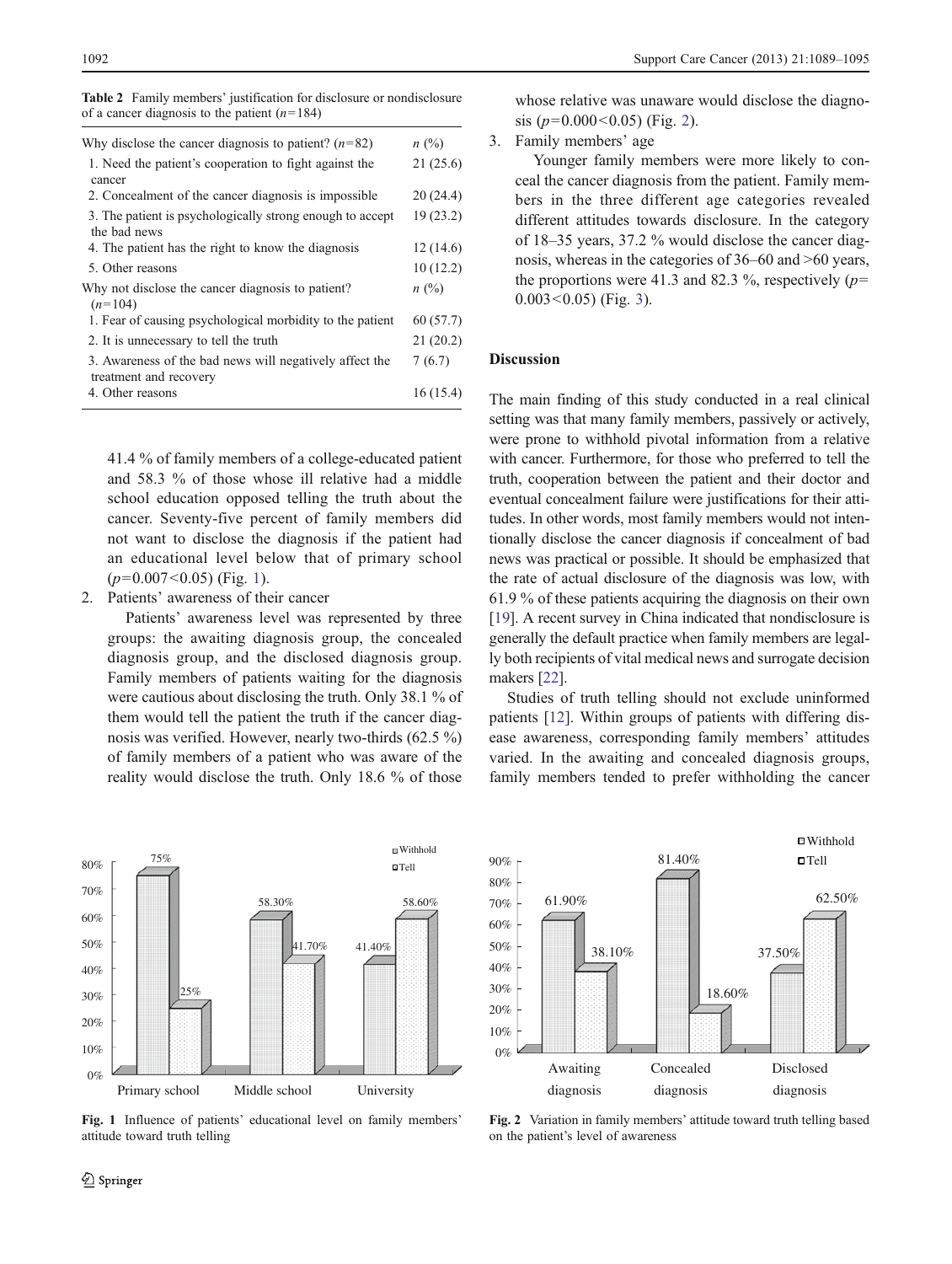<span id="page-4-0"></span>

Fig. 3 Influence of family members' age on their attitude toward truth telling

diagnosis, whereas in the disclosed diagnosis group, more than two-thirds of family members agreed with telling the patient the truth.

It might be assumed that in better educated families with less paternalism, more honest disclosure would be preferred. In the literature, this assumption is somewhat controversial [\[6](#page-5-0), [7\]](#page-5-0). In the present study, family members' educational level did not predict their attitudes towards truth telling. This helps to explain why even in developed countries, such as Japan and some Mediterranean countries with generally better educated people, concealment of vital information from patients still prevails.

Why are requests by family members to withhold information from a relative diagnosed with cancer common? Our study revealed that the family's concern about psychological morbidity in the patient was the first and most important justification for not telling the truth about the diagnosis [[23\]](#page-6-0). This is supported by the following psychological analysis.

First, Capozzi and Rhodes [\[5](#page-5-0)] used Wilson and Gilbert's work in cognitive psychology regarding affective forecasting [\[24](#page-6-0), [25](#page-6-0)] to explain this particular phenomenon. People systematically focus primarily on negative reactions to future events (focalism) while largely ignoring other outcomes and overpredicting the duration of their negative emotional reaction to such events (durability bias), resulting in exaggeration of the psychological impact of bad news. In this study, most family members justified their attitude based on their fear of this phenomenon occurring in the patient. This is also supported by other studies and anecdotal views [\[26](#page-6-0)].

Second, the perception that prophylaxis is better than treatment and avoiding harm is better than reducing harm may lead to a tendency to conceal. Disclosure of a cancer diagnosis to a patient is never a pleasant experience for the victim. Keeping the patient uninformed might be considered a byword for avoiding harm. In countries where full disclosure of a cancer diagnosis is well practiced, reducing harm to the patient is pursued using elaborately developed guidelines such as SPIKES [[27\]](#page-6-0) or ABCDE [\[28](#page-6-0)]. These guidelines are widely recommended and followed so that telling the truth to the patient has a minimal psychological effect.

Patients' preferences regarding disclosure in Asian populations are similar to those of patients in the West [[29\]](#page-6-0). However, in countries where concealment is dominant, neither training for medical students and health-care providers about how to handle "breaking bad news" [\[23](#page-6-0)] nor research regarding this topic has been conducted. More seriously, "hit-and-run" communications of bad news may be widely used, risking harm from cancer awareness [[30\]](#page-6-0). If physicians' expertise and honesty in delivering detailed information are consistently considered of utmost importance for patients in different cultural contexts [\[29](#page-6-0)-[32\]](#page-6-0), relevant laws are important. According to a 1961 JAMA report, only 10 % of doctors had informed cancer victims of their diagnosis [[33\]](#page-6-0). However, in 1977, 97 % of doctors had disclosed the truth to such patients [[34\]](#page-6-0). The reason for this change in physicians' behavior can probably be attributed to the American Hospital Association Statement on a Patient's Bill of Rights in 1972, suggesting the power of such legislation.

Possible shortcomings of this research must be acknowledged. Any psychological effect of the study on either family members' or patients' opinions was unclear. In addition, interviewer bias could have affected the results. Finally, the study employed a limited sample size. Future studies are needed that employ various large-scale questionnaire surveys.

# Conclusions

When clinicians telling the truth to cancer patients is de facto discouraged, the family members' preference is often not to disclose the diagnosis. In this study, this was especially true for participants interviewed who had a relative still unaware of the truth. The educational level of family members does not appear to be an influential factor in this decision. Because of affective forecasting and the perception of prophylaxis, family members' preference for nondisclosure is understandable. Persuading families to accept that concealment of a cancer diagnosis (avoiding harm) is not practical and deliberate disclosure (reducing harm) is a viable option is strongly recommended. However, legislation will be the final word on this issue.

Conflict of interest The authors declare no conflict of interest.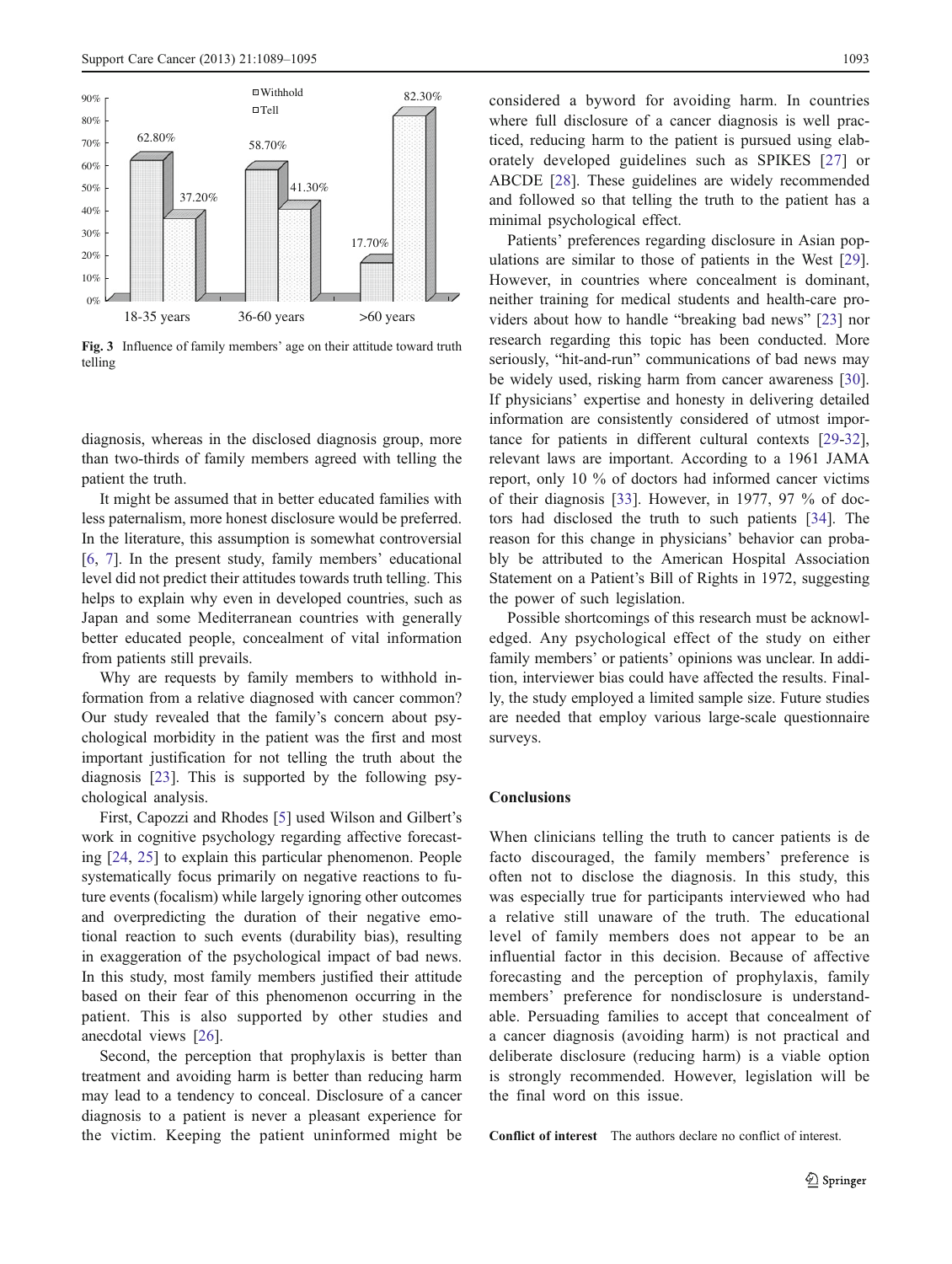## <span id="page-5-0"></span>Appendix

|  |  |  |  |  |  |  |  |  |  | Table 3 Survey of family member's attitude towards cancer diagnosis disclosure and justification for their attitude |  |  |  |  |
|--|--|--|--|--|--|--|--|--|--|---------------------------------------------------------------------------------------------------------------------|--|--|--|--|
|--|--|--|--|--|--|--|--|--|--|---------------------------------------------------------------------------------------------------------------------|--|--|--|--|

| Patient                           |                                                                                        |
|-----------------------------------|----------------------------------------------------------------------------------------|
| Name                              | ID number                                                                              |
| Primary school<br>Education       | $\Box$ Middle school<br>University                                                     |
| Family member                     |                                                                                        |
| Age                               |                                                                                        |
| Education                         | $\Box$ Primary school $\Box$ Middle school $\Box$ University                           |
| The relationship with the patient | $\Box$ Spouse $\Box$<br>$\Box$ Son or Daughter $\Box$ Parent<br>$\Box$ Sibling (other) |
| The family's attitudes            |                                                                                        |
| The potential cancer patients     | If the patient was confirmed as cancer patient, would you like to disclose the bad     |
|                                   | $\Box$ TELL<br>$\Box$ NOT TELL<br>news to them?                                        |
| Cancer patients                   | What is your attitude towards telling the truth to cancer patients, tell or not tell?  |
|                                   | NOT TELL<br><b>TELL</b>                                                                |
| The justification of the attitude |                                                                                        |
| TELL truth: why disclose the      | $\Box$ 1. Need the patient's cooperation to fight against the cancer                   |
| cancer diagnosis to patient?      | $\Box$ 2. Concealment of the cancer diagnosis is impossible                            |
|                                   | $\Box$ 3. The patient is psychologically strong enough to accept the bad news          |
|                                   | $\Box$ 4. The patient has the right to know the diagnosis                              |
|                                   | $\Box$ 5. Other reasons                                                                |
| NOT TELL truth: Why NOT           | $\Box$ 1. Fear of causing psychological morbidity to the patient                       |
| disclose the cancer diagnosis     | $\Box$ 2. It is unnecessary to tell the truth                                          |
| to patient?                       | $\Box$ 3. Awareness of the bad news will negatively affect the treatment and recovery  |
|                                   | $\Box$ 4. Other reasons                                                                |

#### References

- 1. Mystakidou K, Parpa E, Tsilika E et al (2004) Cancer information disclosure in different cultural contexts. Support Care Cancer 12:147–154
- 2. Hallenbeck J, Arnold R (2007) A request for nondisclosure: don't tell mother. J Clin Oncol 25:5030–5034
- 3. Javad S, A. T-K, S.H. Y et al. (2007) Truth-telling to cancer patients from relatives' point of view: a multi-centre study in Iran. Austral-Asian J Cancer 6:213–217
- 4. McCabe MS, Wood WA, Goldberg RM (2010) When the family requests withholding the diagnosis: who owns the truth? J Oncol Practice 6:94–96
- 5. Capozzi JD, Rhodes R (2006) A family's request for deception. J Bone Joint Surg Am 88A:906–908
- 6. Yun YH, Lee CG, Kim SY et al (2004) The attitudes of cancer patients and their families toward the disclosure of terminal illness. J Clin Oncol 22:307–314
- 7. Ozdogan M, Samur M, Bozcuk HS et al (2004) "Do not tell": what factors affect relatives' attitudes to honest disclosure of diagnosis to cancer patients? Support Care Cancer 12:497–502
- 8. Jiang Y, Liu C, Li JY et al (2007) Different attitudes of Chinese patients and their families toward truth telling of different stages of cancer. Psycho-Oncol 16:928–936
- 9. Paul CL, Clinton-McHarg T, Sanson-Fisher RW et al (2009) Are we there yet? The state of the evidence base for guidelines on breaking bad news to cancer patients. Eur J Cancer 45:2960–2966
- 10. Fujimori M, Uchitomi Y (2009) Preferences of cancer patients regarding communication of bad news: a systematic literature review. Jpn J Clin Oncol 39:201–216
- 11. Adams E, Boulton M, Watson E (2009) The information needs of partners and family members of cancer patients: a systematic literature review. Patient Educ Couns 77:179–186
- 12. Surbone A (2006) Telling the truth to patients with cancer: what is the truth? Lancet Oncol 7:944–950
- 13. Panagopoulou E, Mintziori G, Montgomery A et al (2008) Concealment of information in clinical practice: is lying less stressful than telling the truth? J Clin Oncol 26:1175–1177
- 14. Friedrichsen M, Milberg A (2006) Concerns about losing control when breaking bad news to terminally ill patients with cancer: physicians' perspective. J Palliat Med 9:673–682
- 15. Li J (2012) New generations of Chinese doctors face crisis. Lancet 379:1878
- 16. Lancet T (2010) Chinese doctors are under threat. Lancet 376:657
- 17. Numico G, Anfossi M, Bertelli G et al (2009) The process of truth disclosure: an assessment of the results of information during the diagnostic phase in patients with cancer. Ann Oncol 20:941–945